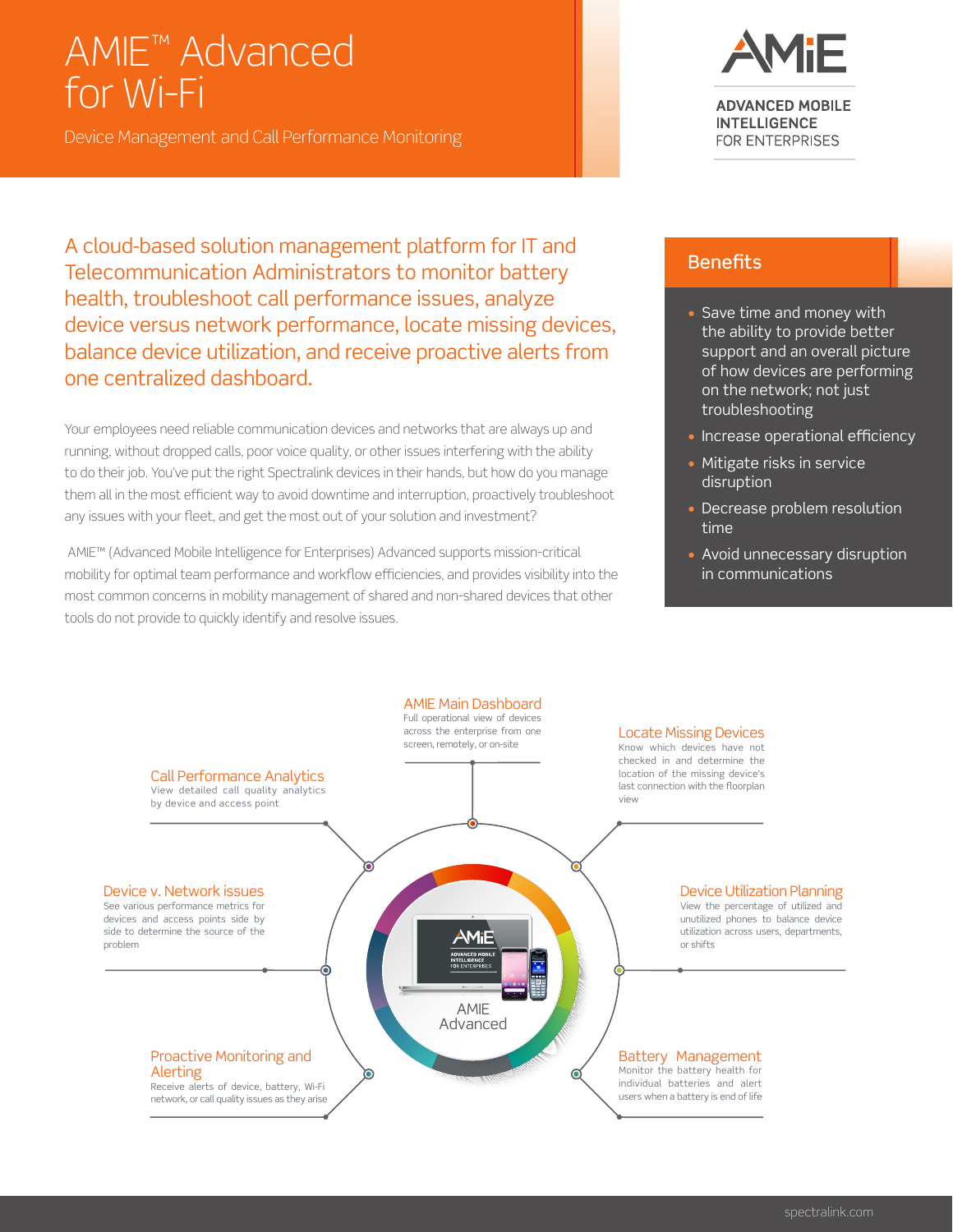# What is AMIF Advanced?

AMIE Advanced is Spectralink's premier cloud-based device management and mobile analytics dashboard for IT and Telecommunication Administrators. This revolutionary dashboard provides complete visibility into device and network performance across your entire enterprise so data can be turned into actionable insights. In addition, AMIE Advanced provides tools to help you get the most value out of your Versity Smartphones and 84 Series Wi-Fi Feature Phones.

AMIE Advanced is a license upgrade from AMIE Essentials and includes call performance analytics, device utilization metrics, and proactive alerts in addition to AMIE Essentials features like battery management, Spectralink Application Management (SAM), and a web-based user interfaces for software updates and logging.

AMIE Advanced takes the frustration and guess-work out of troubleshooting device and network issues with the intuitive and user-friendly dashboard. Mobile communication management is made simpler, allowing Telecommunications Administrators and IT to separate responsibilities and optimally manage the communication solution. Telecommunications Administrators can easily configure devices and troubleshoot device concerns without accessing the complicated interface of Enterprise Mobility Management (EMM) systems or relying solely on IT.

Designed specifically for managing shared devices, AMIE Advanced helps avoid common issues among fleets, filling in the gaps of EMMs, like actively monitoring battery health and sending alerts when a battery is at the end of its usable life so bad batteries are removed from circulation. AMIE Advanced also provides detailed Wi-Fi analytics, compared to generic device data collected by EMMs, providing visibility into real end-user call experience so issues can be proactively addressed for consistent communication across the enterprise.

## AMIE Advanced Answers IT Administrators' Biggest Concerns

#### 1. Achieve reliable device and call performance, minimizing downtime

**Call performance monitoring: Visibility into the true call experience.** Spectralink devices are equipped with best-in-class voice and AMIE Advanced adds even more value with Voice Experience Tracking Technology (VETT). VETT measures the voice quality and network quality of each call in near real-time, assessing if call quality degradation occurs and correlating issues to either the device or network by showing where in the network and what network factors led to the degradation. With VETT, you can deep dive into a single call or view call performance trends across devices and access points for call quality, dropped calls, access point roaming, signal strengths, packet loss, and more. AMIE Advanced and VETT turn your mobile devices into Wi-Fi network probes that provide a continuous view into the Wi-Fi call and provide data to quickly assess if issues are device or network related. Calls can be analyzed with the call performance metrics and MOS showing call quality for each call on each device.

**MOS Call Quality Score.** AMIE Advanced monitors and scores each call by MOS (Mean Opinion Score), a standard for measuring call quality, illustrated through a graph in the call performance dashboard. MOS ranges between 0 and 5, a call score of 4 or higher is considered good quality, 3.6- 4 is fair, and 3.6 and below are various degrees of poor quality,



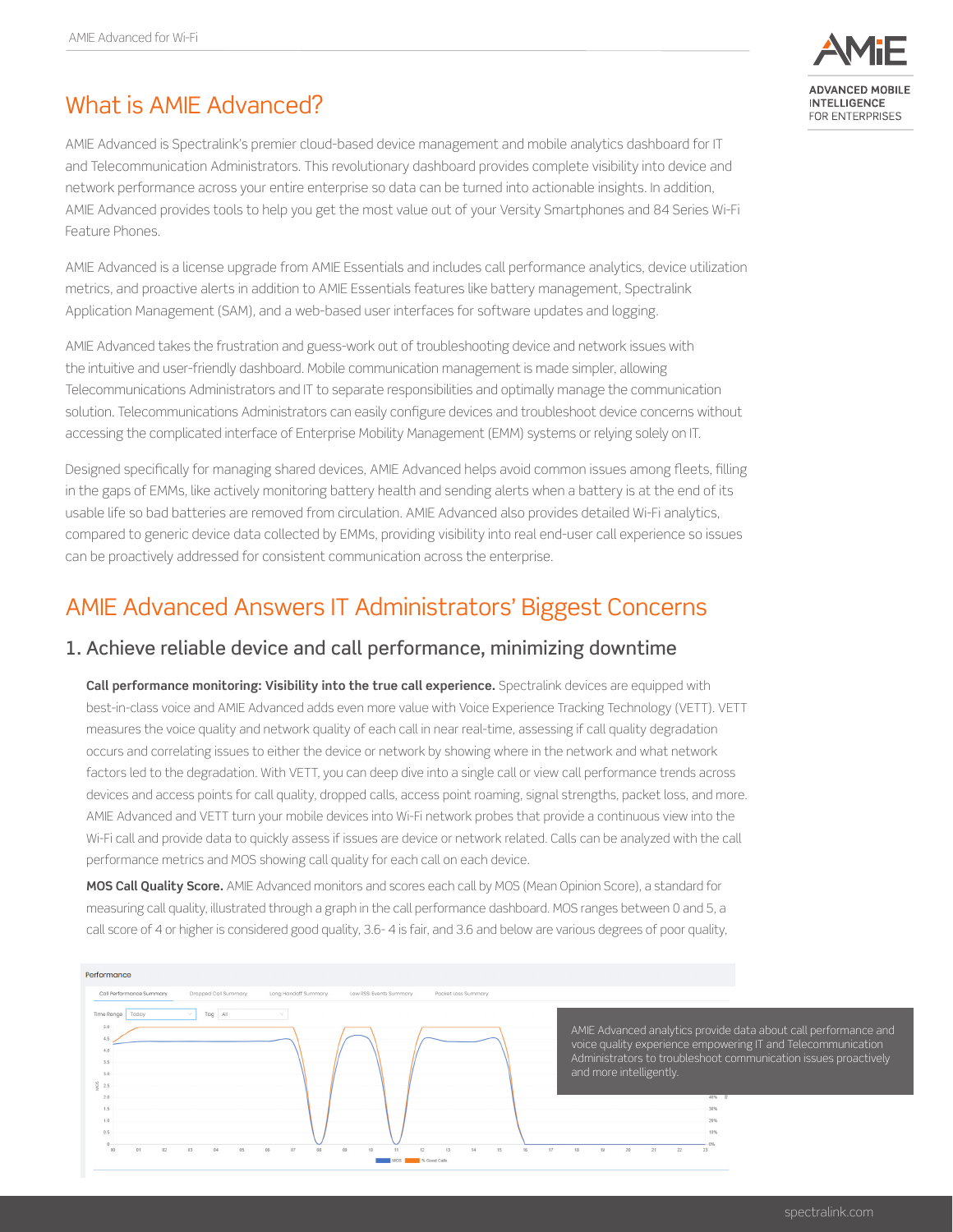

indicating a prolonged disturbance of voice quality. MOS typically represents average call quality over the duration of a call. While many tools simply measure call quality, Spectralink's AMIE Advanced goes one step further and provides insight into the exact details of an in-call user experience.

#### 2. Decrease support time spent assessing device versus network issues with metrics filtered by device, access point, and network

If a mobile worker informs IT of repeated dropped calls or poor voice experience in a specific area, the device is often blamed. Without AMIE Advanced, administrators rely on Wi-Fi tools that use an estimation of network performance from neighboring access points. Neighboring access points, normally positioned on the ceiling, are a poor way to test network performance because they do not accurately represent the users' experience at floor level. AMIE Advanced presents side-by-side metrics for access points and devices aggregated over a selected time period, providing the easiest and most accurate way to identify device versus network issues. Detailed metrics include call quality (MOS), dropped calls, roaming time (available for Versity devices), low signal strength, and packet loss from the end-user device while in a call. Alternatively, view any performance metric from the floorplan to quickly identify network problems.

#### 3. A proactive way to solve problems before they impact the business and affect day-to-day user experience

**Proactive Monitoring and Alerting.** Receive automated alerts for poor call quality, over-utilization of devices, battery health, or missing devices so problems can be quickly identified and easily investigated. AMIE Advanced also generates a monthly automated report so administrators receive an overview of monthly performance of the entire system without logging into the dashboard.

#### 4. Avoid disruption from missing or lost devices, battery performance, and other complications with shared devices

**Locating missing devices.** See the status of all devices in the AMIE Advanced dashboard or receive automated alerts when a device goes missing and find the date, time, and location of the device's last use. With a single click, view precisely where and when the device was last used on the floorplan of your facility, making it easy to track and locate devices. This feature is especially beneficial to quickly locate devices in large buildings with many floors, minimizing security risk and reducing replacement costs.

**Battery Management.** Battery analytics are crucial to the management of shared devices. The battery dashboard provides visibility of battery health for individual batteries and allows administrators to alert users when a battery has reached the end of life, preventing it from being placed back into the charger and circulated among other mobile workers. This ensures workers are equipped with operational batteries that will last an entire shift, so they can focus on their job and not worry about stopping to charge a device or battery.



spectralink.com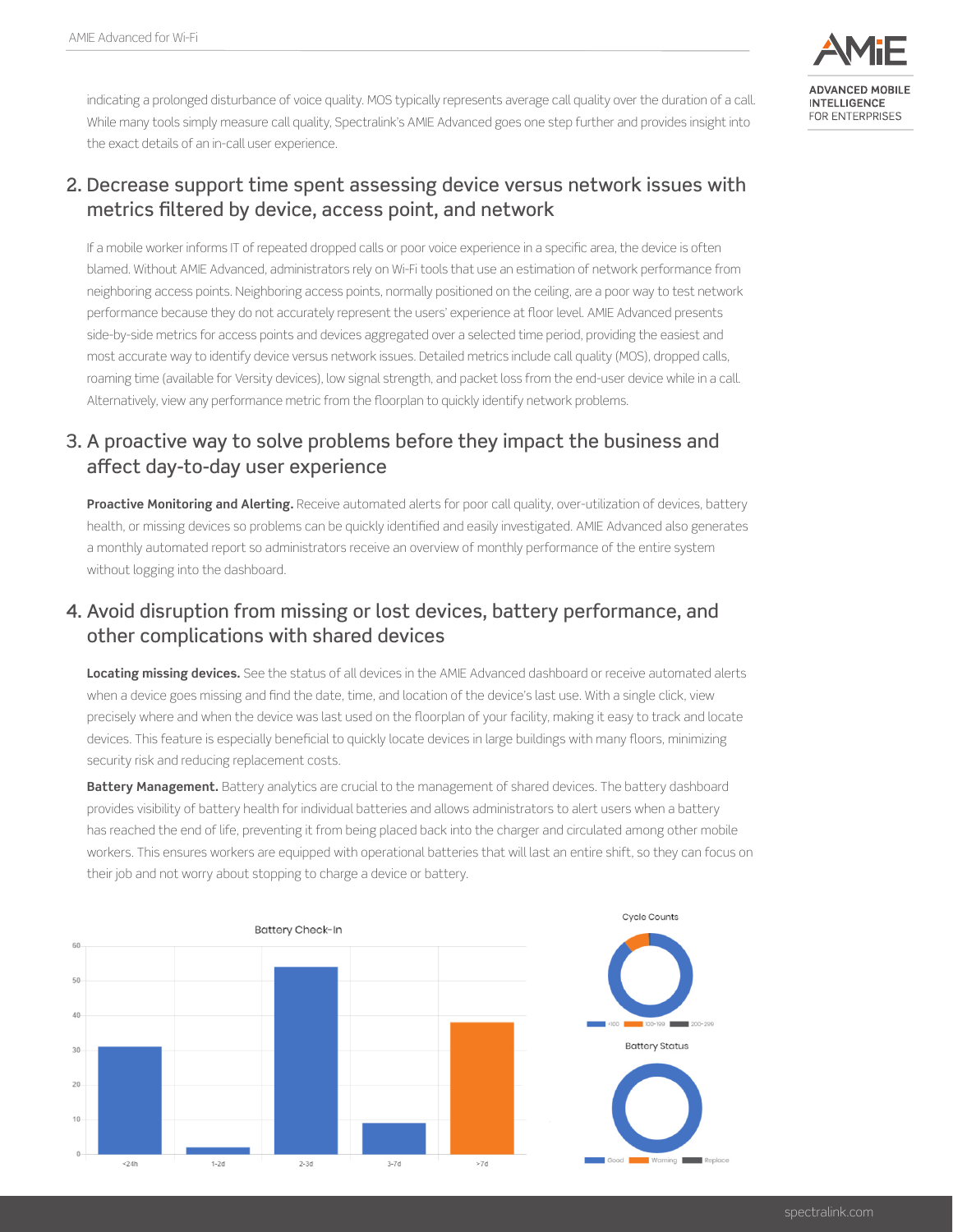

**Device Utilization Planning.** View the percentage of utilized and unutilized devices by group or across the entire enterprise. If a group is at max utilization, administrators can determine how to load balance and then re-deploy devices from one group to another, avoiding unnecessary costs. Device utilization also provides the metrics to verify ROI for your communication solution.



#### 6. Easily identify application performance issues (Versity Smartphones)

**Which apps are consuming the most power?** Know exactly how much power is consumed by the top applications and answer questions like, "Is the battery at end of useful life, or are certain applications draining batteries more quickly?". This feature quickly identifies issues as either a faulty battery or heavy battery consumption from one or more applications.

**Software Updates and Device Logging** SysUpdater is an easy-to-use web browser that hosts Versity smartphone software updates so administrators can easily manage them across large fleets of devices. Logging service centrally stores device log files for quick access when troubleshooting and debugging.

**Spectralink Application Management (SAM)** AMIE reduces the complexity of device deployment and ongoing management by making it easy to configure Spectralink applications, like Push-To-Talk, BizPhone, SAFE, Barcode, Buttons, and more, at an enterprise, group, or device level. The intuitive and easy-to-navigate platform simplifies deployment with features like batch configuration, streamlined extension sync, and copy configuration, so that devices can be set up and in the hands of workers within minutes.

| <b>HEALTHCARE</b>                                                                                                                                                                                                                                                                                                                                                        | <b>RETAIL</b>                                                                                                                                                                                                                                                                                                                                            | <b>KEY BENEFITS</b>                                                                                                                                                                                                                                                                     |
|--------------------------------------------------------------------------------------------------------------------------------------------------------------------------------------------------------------------------------------------------------------------------------------------------------------------------------------------------------------------------|----------------------------------------------------------------------------------------------------------------------------------------------------------------------------------------------------------------------------------------------------------------------------------------------------------------------------------------------------------|-----------------------------------------------------------------------------------------------------------------------------------------------------------------------------------------------------------------------------------------------------------------------------------------|
| Optimize device performance,<br>allocation, and availability to warrant<br>mission critical clinical mobility<br>Support critical voice communication<br>uptime by monitoring call quality<br>data to ensure that the device is<br>experiencing optimal performance on<br>the Wi-Fi network<br>Protect investment of use and access<br>to critical clinical applications | Optimize device performance,<br>allocation, location, and availability<br>across distributed store environments<br>High-level overview of the operational<br>status of your fleet by site or individual<br>device<br>Know when batteries need replacing<br>or when devices need repair to get the<br>most from your associates and daily<br>productivity | Real-time call experience tracking;<br>Device versus network issue analysis<br>Real-time hot swappable battery<br>health metrics (SN tracking,<br>degradation events, check in, and<br>more)<br>Lost devices; visualization of where<br>last checked-in<br>Device utilization analytics |
|                                                                                                                                                                                                                                                                                                                                                                          |                                                                                                                                                                                                                                                                                                                                                          |                                                                                                                                                                                                                                                                                         |